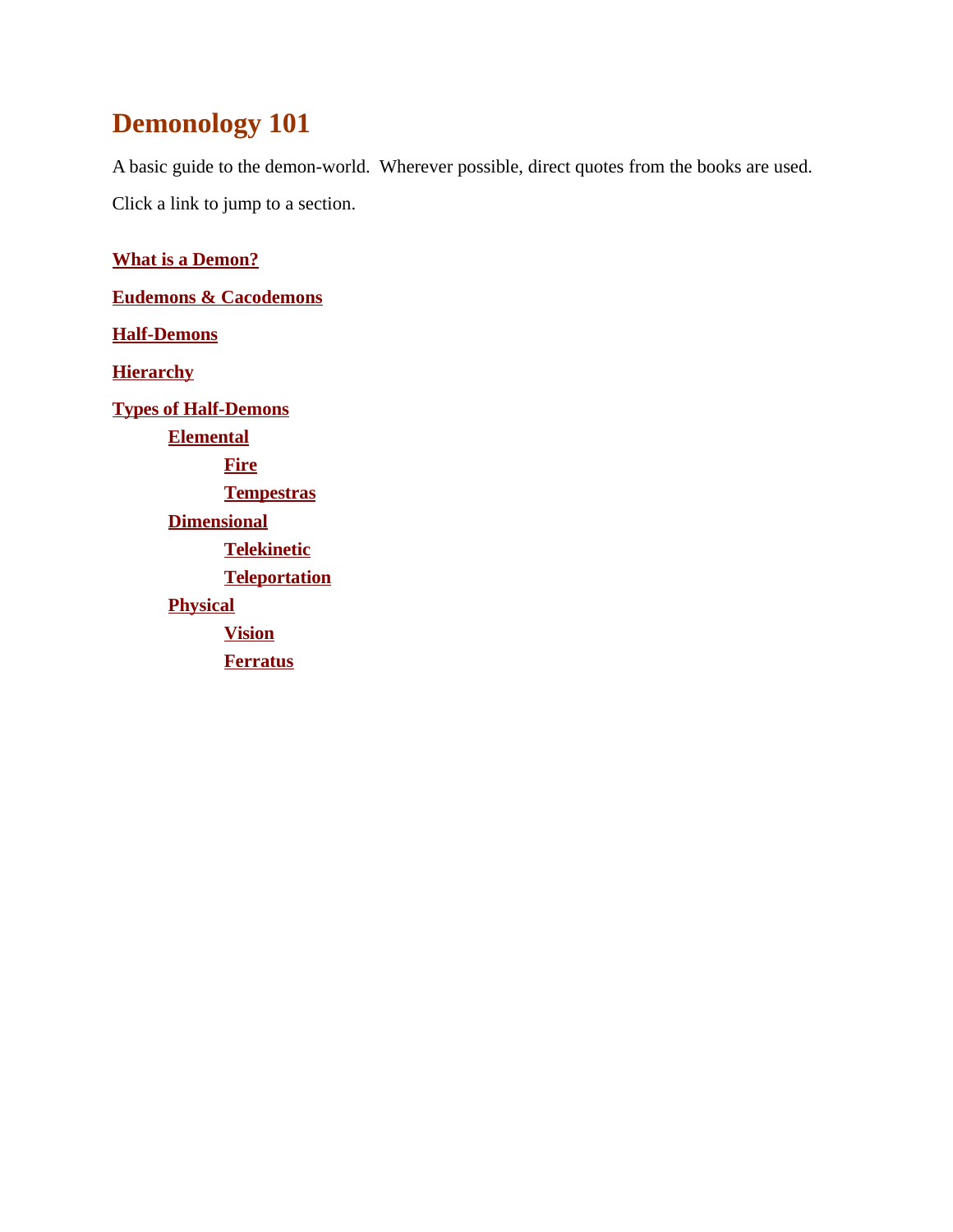## <span id="page-1-2"></span>**What is a Demon?**

"Demons exist, both in the physical and spiritual world. They are arranged into hierarchies according to their degree power. There is probably a ruling demon, someone you really don't want to conjure up, but I'd suspect the position changes hands, much like leadership roles in our world."

*- Paige, from Dime Store Magic*

## <span id="page-1-1"></span>**Eudemons & Cacodemons**

 "Among all the various levels, from courtier to archduke, you have your good demons and your bad demons, or to use the correct terminology, eudemons and cacodemons. When I say 'good' demons, or eudemons, I don't mean they run around helping people in our world. Most demons couldn't give a damn about us. By eudemons, I'm referring to those who don't actively seek to screw up the human world. A more accurate description would be chaotic and non-chaotic demons. 'Chaotic' demons or cacodemons are almost exclusively the kind who come into contact with the rest of us. A sorcerer or witch could summon a eudemon, but most of us know so little about demonology that we wouldn't know a eudemon from a cacodemon anyway. Even if one said he was a eudemon, he'd probably be lying. A wise spellcaster abjures conjuring altogether."

*- Paige, from Dime Store Magic*

#### <span id="page-1-0"></span>**Half-Demons**

"That's not what you really want to know, is it?" Adam said. "At least, that's not the good part, not who we are, but what we are, right? Though it's probably better to explain the two separately or it ends up sounding like an AA meeting for the damned. 'Hi, my name is Adam and I'm a halfdemon'."

"A half  $\ldots$ ?" I said.

 "Exactly what it sounds like. Mom's human. Dad's the living embodiment of absolute evil. Luckily, I got my looks from mom's side. My father's not exactly GQ material. Don't ask me what my mother was thinking. Obviously one too many tequila shots that night."

 "Demons take human form to rape or seduce human women," Paige said. "Half-demons are always human in appearance. They inherit other qualities from their fathers. Each has different powers, depending on the type of demon that sired them."

"The X-Men of the underworld," Adam said.

– *from Stolen*

"One way cacodemons like to cause trouble in our world is by fathering babies. They're pretty darned keen on the sex part, too. To do so, they take human form, having found that any woman with less than a 40 oz bottle of whiskey coursing through her bloodstream does not respond favorably to seduction by large, scaled, cloven-hoofed beasts.

 To be honest, we don't know what a demon's true form is, and it probably bears no resemblance to the cloven-hoofed monster of myth. When they come into the physical world, they take the shape of whatever will accomplish their goal. Want to scare seduce a young woman? Pull out the old 'drop-dead gorgeous twenty-year-old male' disguise. My advice to young women who like to pick up guys in singles bars? Condoms prevent more than venereal disease.

 Half-demons inherit the main power of their fathers. Elemental control, teleportation, telekinesis and telepathy are common, as are enhancements of regular human abilities, such as strength, sight and hearing. This power manifests itself sometime between the ages of twelve and twenty, though you may see precursors of it earlier than that."

 *- Paige, from Dime Store Magic*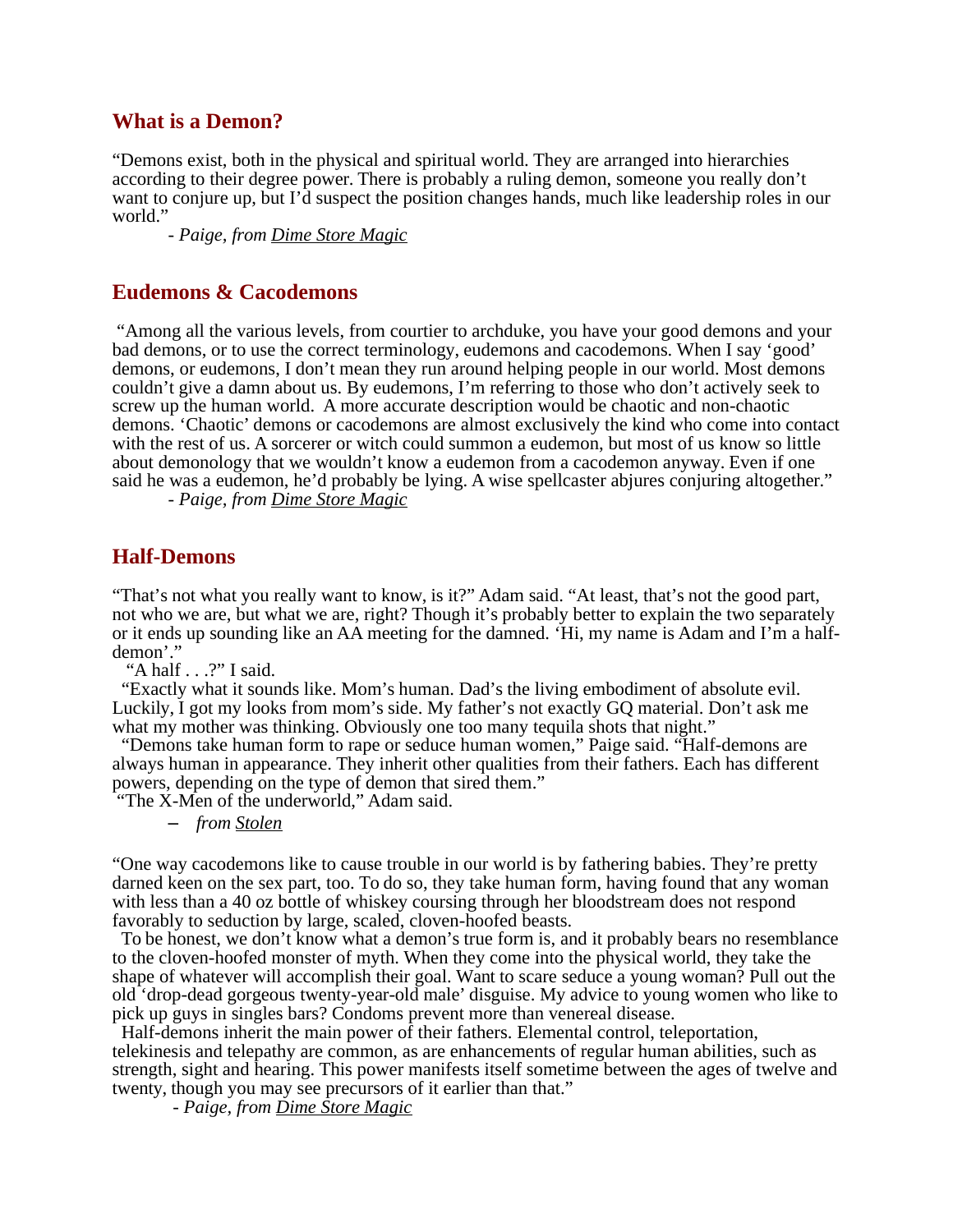## <span id="page-2-0"></span>**Hierarchy**

 "The degree of power depends on the demon's ranking within the hierarchy. Take the so-called fire demons. An Igneus can induce only first-degree burns. An Aduro can induce burns plus ignite flammable objects. An Exustio, like Adam, can not only burn and ignite, but incinerate. The number of demons decreases per level. There are probably a dozen Igneus demons out there making babies. There is one Exustio, meaning Adam probably has only two or three 'siblings' in the world."

*- Paige, from Dime Store Magic*

"Jealousy," Matasumi said. "Within the half-demon hierarchy Leah has higher standing."

"Are they aware of this hierarchy?" I asked. "I thought half-demons didn't have much contact with one another. They don't have any central or ruling group, right? So how do they know who has what status?"

Silence.

After a moment Matasumi said, "At some level, I'm sure they're aware of their status." "An Agito demon ranks over an Evanidus, Xavier's sire, Bauer said. "And an Exustio ranks

over both. That's Adam Vasic's sire, right? An Exustio?"

"Never came up in conversation, surprisingly."

- *from Stolen*

 (note: Matasumi is wrong here on two counts. Leah, as we learned later, was a Volo not an Agito. Also an Agito does not outrank an Evanidus. They're both mid-level half-demons.)

A few final notes on hierarchy, details implied more than stated in the books. Some of the rarer half-demons (e.g. Ferratus) have no hierarchy of varying powers. For those types that do, there is no way of telling what level a given half-demon has until he/she manifests a level of power indicating a higher rank. Therefore in Stolen, although Robert Vasic believes Adam is an Exustio, no one knows for certain until he actually incinerates something. A half-demon reaches his/her full potential through a combination of physical maturity and practice. Therefore, halfdemons who never hone their powers could go through life believing they belong to a lower group. Similarly, at the bottom level, these half-demons could go through life never realizing they are anything but human...or humans with slight paranormal powers or inexplicable obsessions. For example, a bottom level fire half-demon (Igneus), might send off the odd spark or two, or could become a pyromaniac-obsessed with fire, but not knowing why.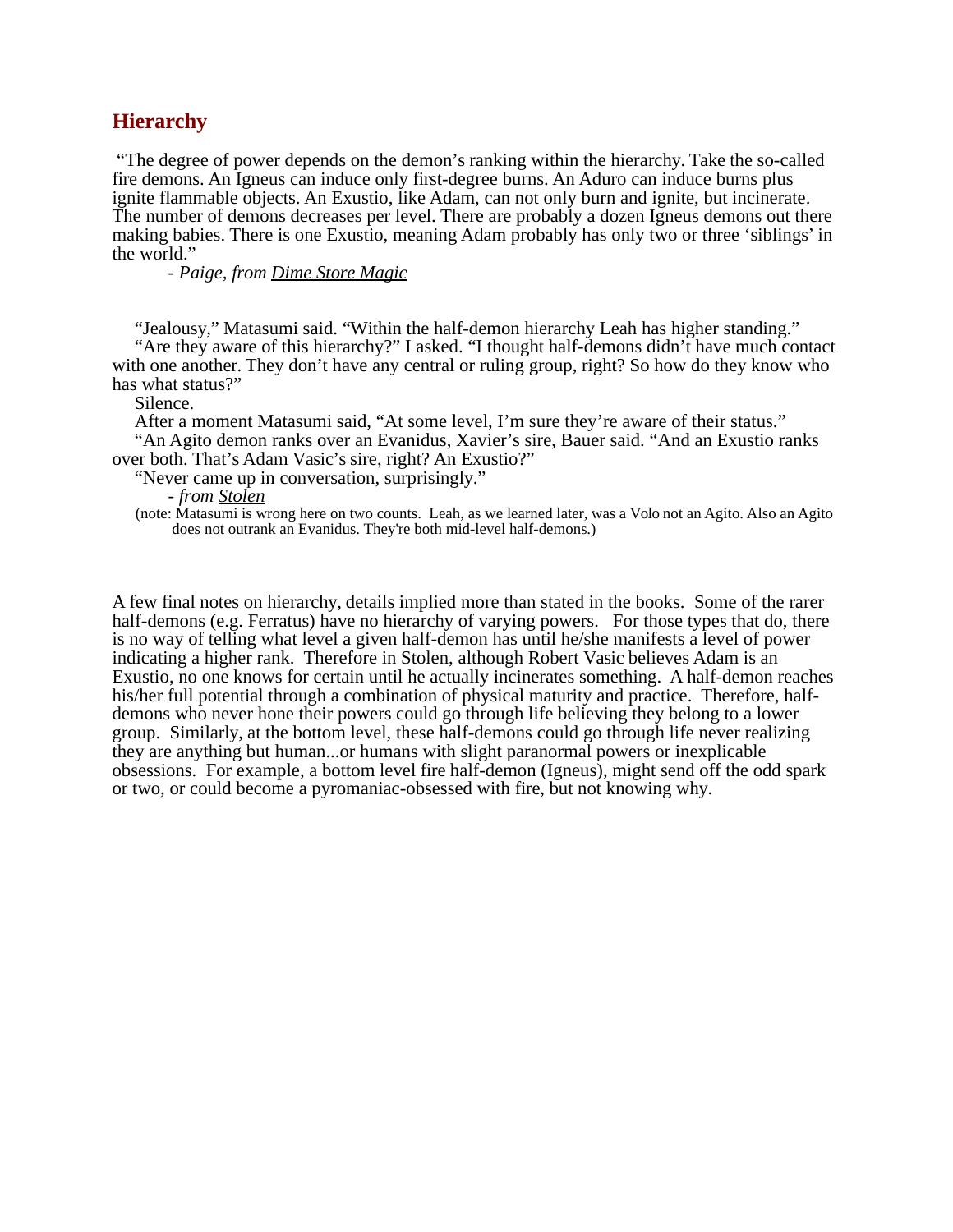# <span id="page-3-5"></span>**Type of Half-Demons**

These are only the subtypes used in the series. There are others (ice under elemental, telepathic under dimensional an auditory under physical, etc), but I won't include them here until I've introduced an important character example in the series.

# <span id="page-3-4"></span>Elemental

#### <span id="page-3-3"></span>*Fire*

Able to produce fire via physical contact. Levels increase the degree of heat produced. Emotional duress can unwittingly cause shows of power (i.e. fire demons literally have a hot temper!) As the levels increase, powers are cumulative (i.e. an Exustio can produce first, second OR third degree burns)

*Otherworld characters* - Adam Vasic (Exustio)

*Igneus* - can causes first degree burns, may be able to produce sparks *Aduro* - can cause second degree burns, can ignite flammable material *Exustio* - can cause third degree burns, can incinerate objects

#### <span id="page-3-2"></span>*Tempestras*

'The name, like many half-demon cognomens, tipped into melodrama and bordered on false advertising. A Tempestras couldn't summon storms. He could, however, control the weather within his immediate vicinity, calling up wind, rain or, if he was really good, lightning. He could also, like Troy, do something as small but practical as keeping rain off his windshield. "

- *Paige, from Industrial Magic*

*Otherworld characters* - Robert Vasic, Troy Morgan

#### <span id="page-3-1"></span>Dimensional

#### <span id="page-3-0"></span>*Telekinetic*

Able to displace/move objects without contact or other physical means. Levels increase range, object size and displacement distance. Telekinetic demons have a 'tell' something they do before moving an object (e.g.. Leah made a fist). Power decreases as temper/frustration rises (i.e. lose concentration). Displacement distance and force decreases with size/weight of object. (e.g. Leah can shift a car only inches, but can hurl a book across a room with enough force to cause injury)

*Otherworld characters*: Leah O'Donnell (Volo) Jesse Aanes (Agito)

*Migro*

- range: within sight

- object size: small (approx 10 lb max)

- displacement distance: minimal (less than 6 inches)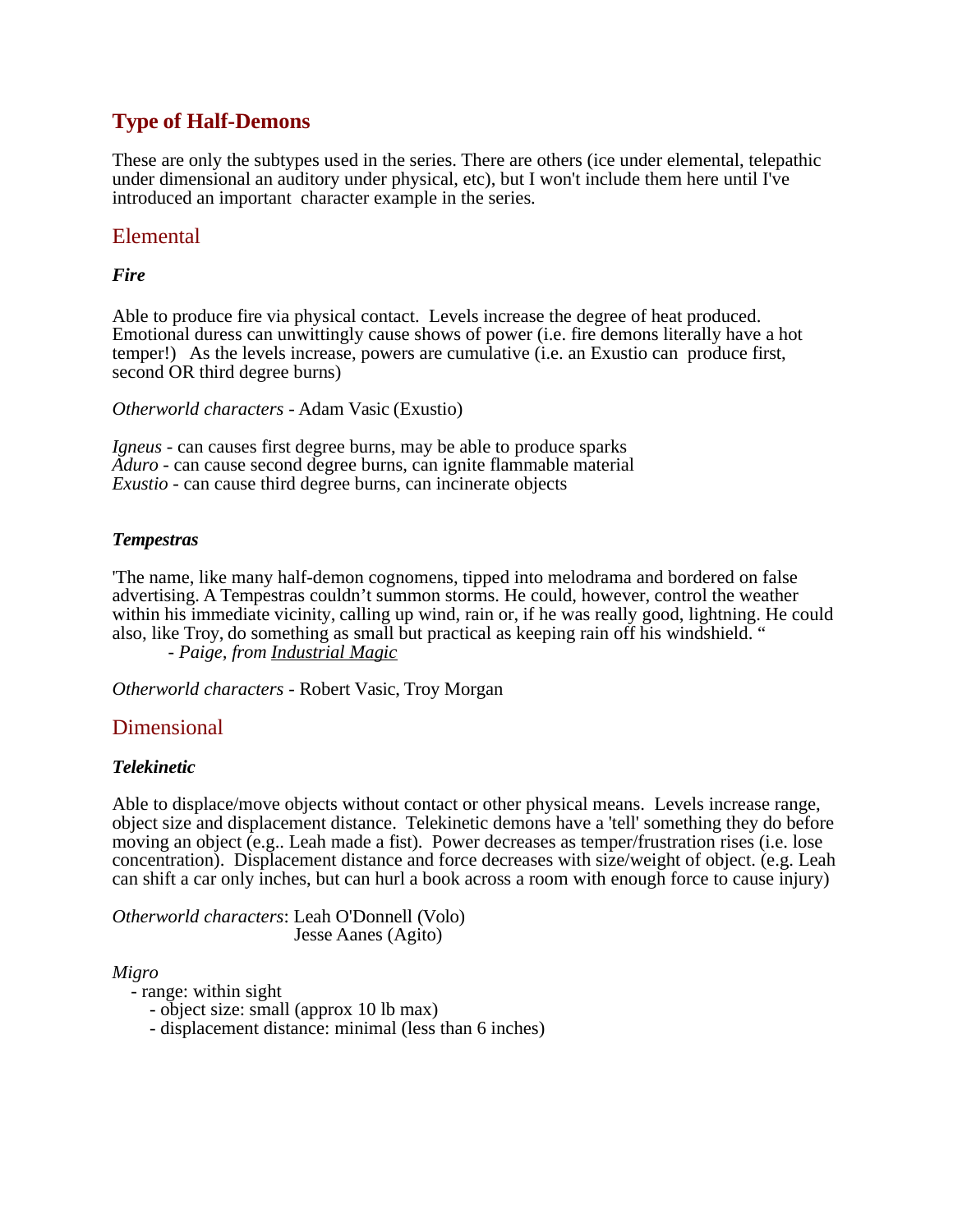#### *Agito*

- range: within sight
- object size: not larger/heavier than self
- displacement distance: approx max 10 feet

#### *Volo*

- range: approx 50 yards (if not in sight, must be able to picture object and its placement)
- object size: pretty much anything not nailed down
- displacement distance: approx. max 20 feet

#### <span id="page-4-2"></span>*Teleportation*

Able to displace/move self instantaneously. Levels increase target range, direction and displacement distance.

*Otherworld characters*: Xavier Reese (Evanidus)

#### *Tripudio*

- target range: within sight
- direction: horizontal only
- displacement distance: approx max 12 inches, would appear as a quick move

#### *Evanidus*

- range: within sight
- target range: anywhere within displacement distance
- direction: horizontal only
- displacement distance: approx max 10 feet

#### *Abeo*

- target range: anywhere within displacement distance
- direction: horizontal and vertical (i.e. could teleport to basement when possible)
- displacement distance: approx. max 50 feet

# <span id="page-4-1"></span>Physical

#### <span id="page-4-0"></span>*Vision*

Enhanced visual abilities. Levels increase the number of powers rather than range or acuity, and are cumulative (i.e. an Aspicio also has the powers of an Acies and a Conspicio). Powers are not a permanent enhancement, but must be invoked and require full concentration to maintain.

*Otherworld characters*: Eve Levine (Aspicio)

*Acies* - enhanced visual range (can see distant objects more clearly) *Conspicio*- can induce temporary blindness *Aspicio* - can see through solid objects (produces a small window of 'x-ray vision')